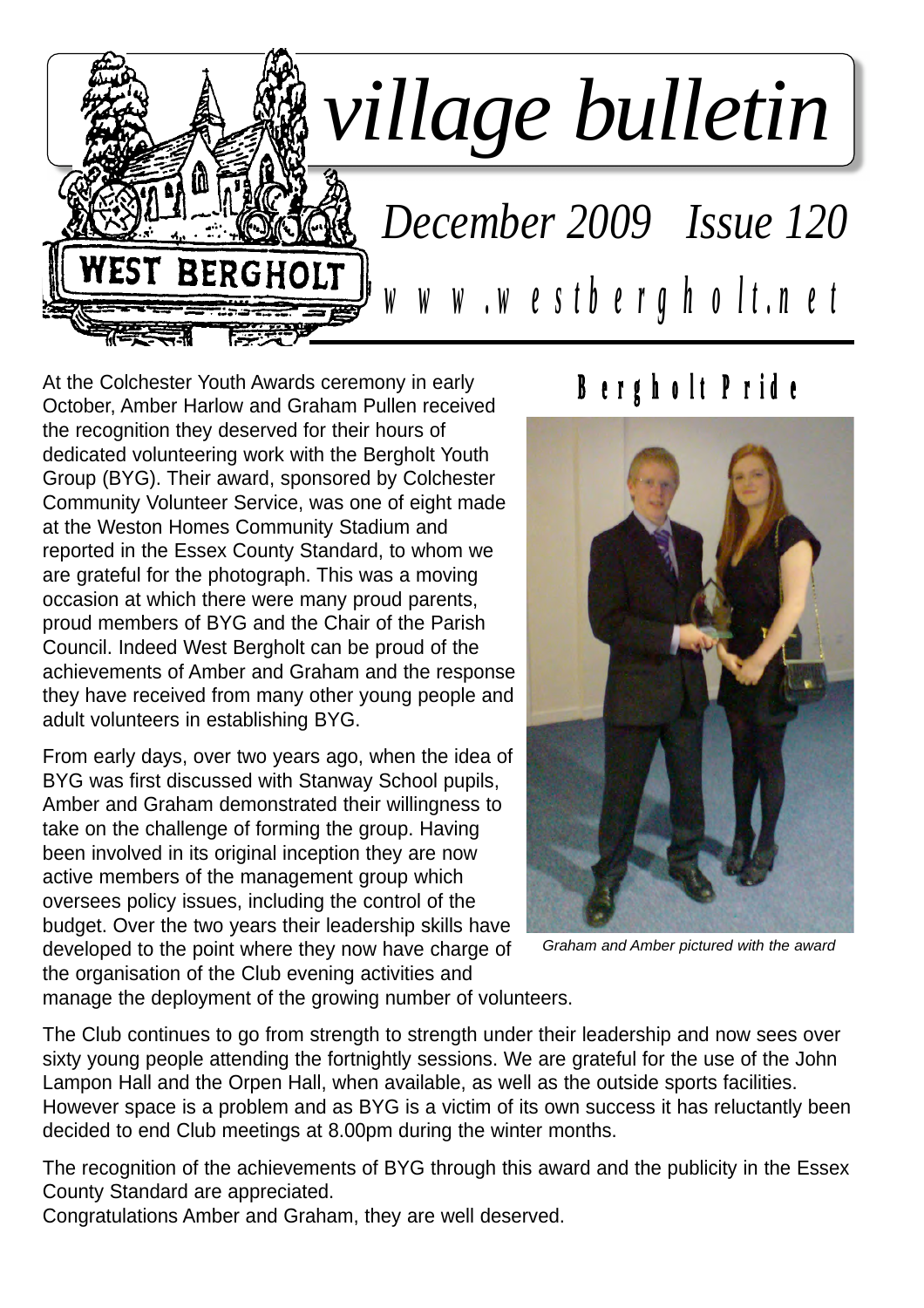# the village bulletin *information*

**PROVIDED BY THE PARISH COUNCIL OF WEST BERGHOLT**

### **Chairman**

John Gili-Ross 67 Mumford Road, West Bergholt 242 236

PARISH COUNCILLORS



**Vice-Chairman**

Bob Tyrrell Grey Gables, 8a Colchester Road West Bergholt ■ 240 016

| <b>Sally Butcher</b>   | 59 Mumford Road      | ☎            | 241 923      |
|------------------------|----------------------|--------------|--------------|
| Jenny Church           | Doran, Hall Road     | t            | 240 792      |
| <b>Bernard Colbron</b> | 64 Mumford Road      | $\mathbf{r}$ | 240 297      |
| Sue Day                | 62 Albany Road       | t            | 241 040      |
| Andrew Savage          | 6 Garling Walk       | $\mathbf{r}$ | 242 015      |
| David Short            | 60 Albany Road       | t            | 241 715      |
| Peter Sleigh           |                      | $\mathbf{a}$ | 07973 841104 |
| <b>Chris Stevenson</b> | 74 Mumford Road      | $\mathbf{r}$ | 241 708      |
| Harry Stone            | Vindens, Chapel Lane | ☎            | 241 026      |

### PARISH WORKING COMMITTEES

| Halls                                      | Bernard Colbron, Sally Butcher, Sue Day, Peter Sleigh                              |
|--------------------------------------------|------------------------------------------------------------------------------------|
| Land and Recreation                        | David Short, Sally Butcher, Sue Day, Harry Stone                                   |
|                                            | Village Street Scene and Communications Bob Tyrrell, Bernard Colbron, Jenny Church |
| Planning and Village Design                | Bob Tyrell, Andrew Savage, Chris Stephenson, Peter Sleigh                          |
| <b>Finance and Personnel Advisory Team</b> | Andrew Savage, John Gili-Ross, Chris Stephenson, Harry Stone                       |
|                                            |                                                                                    |

### BOROUGH COUNCILLORS

| Cllr. Jill Tod<br><b>CIIr. Dennis Willetts</b> | cllr.jill.tod@colchester.gov.uk<br>dennis.willetts@btinternet.com                                                                                                                                                                                                                                                    | ☎<br>$\bf{r}$ | 574 896<br>240 314 |  |
|------------------------------------------------|----------------------------------------------------------------------------------------------------------------------------------------------------------------------------------------------------------------------------------------------------------------------------------------------------------------------|---------------|--------------------|--|
| CLERK TO THE PARISH COUNCIL                    |                                                                                                                                                                                                                                                                                                                      |               |                    |  |
| Val Walsom<br>__________________               | 17 Armoury Road, CO6 3JN<br>$\mathbf{u}$ , and $\mathbf{u}$ , and $\mathbf{u}$ , and $\mathbf{u}$ , and $\mathbf{u}$ , and $\mathbf{u}$ , and $\mathbf{u}$ , and $\mathbf{u}$ , and $\mathbf{u}$ , and $\mathbf{u}$ , and $\mathbf{u}$ , and $\mathbf{u}$ , and $\mathbf{u}$ , and $\mathbf{u}$ , and $\mathbf{u}$ , | $\mathbf{r}$  | 240 149            |  |

*The Parish Clerk is available for Parish business at any reasonable time, but in particular on Tuesday evenings.*

### ORPEN HALL ADMINISTRATOR

June Mayhew 240 694

*The Administrator is available to deal with enquiries at any reasonable time. Bookings should be made at the Hall on Thursdays between 7pm and 8pm. Please use the old side entrance.*

### SOME USEFUL NUMBERS

| <b>SOME USEFUL NUMBERS</b> |                                                                                                                                    |              | Ħ       |
|----------------------------|------------------------------------------------------------------------------------------------------------------------------------|--------------|---------|
| Police                     | 0300 333 4444    In an emergency dial 999                                                                                          |              |         |
| Doctor                     | Surgery - 2 Erle Havard Road                                                                                                       | 金            | 241 137 |
| Pharmacy                   | <b>Chapel Road</b>                                                                                                                 | 金            | 240 352 |
| Post Office                | Chapel Road (Half day Saturday)                                                                                                    | $\mathbf{r}$ | 240 355 |
| St Mary's Church           | Rev. C Horseman, The Rectory, Ivy Lodge Road, Gt. Horkesley                                                                        | 魯            | 271 242 |
| Methodist Church           | Rev. Ruth Ridge, Marks Tey office                                                                                                  | ☎            | 210 141 |
| News Correspondent         | Jacqui Hunns, The Laurels, Firmins Court                                                                                           |              | 240 712 |
|                            | (for Essex County Standard and The East Anglian Daily Times) - submissions for news items to be in two weeks prior to publication. |              |         |
|                            | Email address for News Correspondent allanhunns@aol.com                                                                            |              |         |

*The village bulletin is funded by the Parish Council as part of a community service. It is issued quarterly and distributed to every household in the Parish. The views expressed do not necessarily reflect those of the Parish Council.*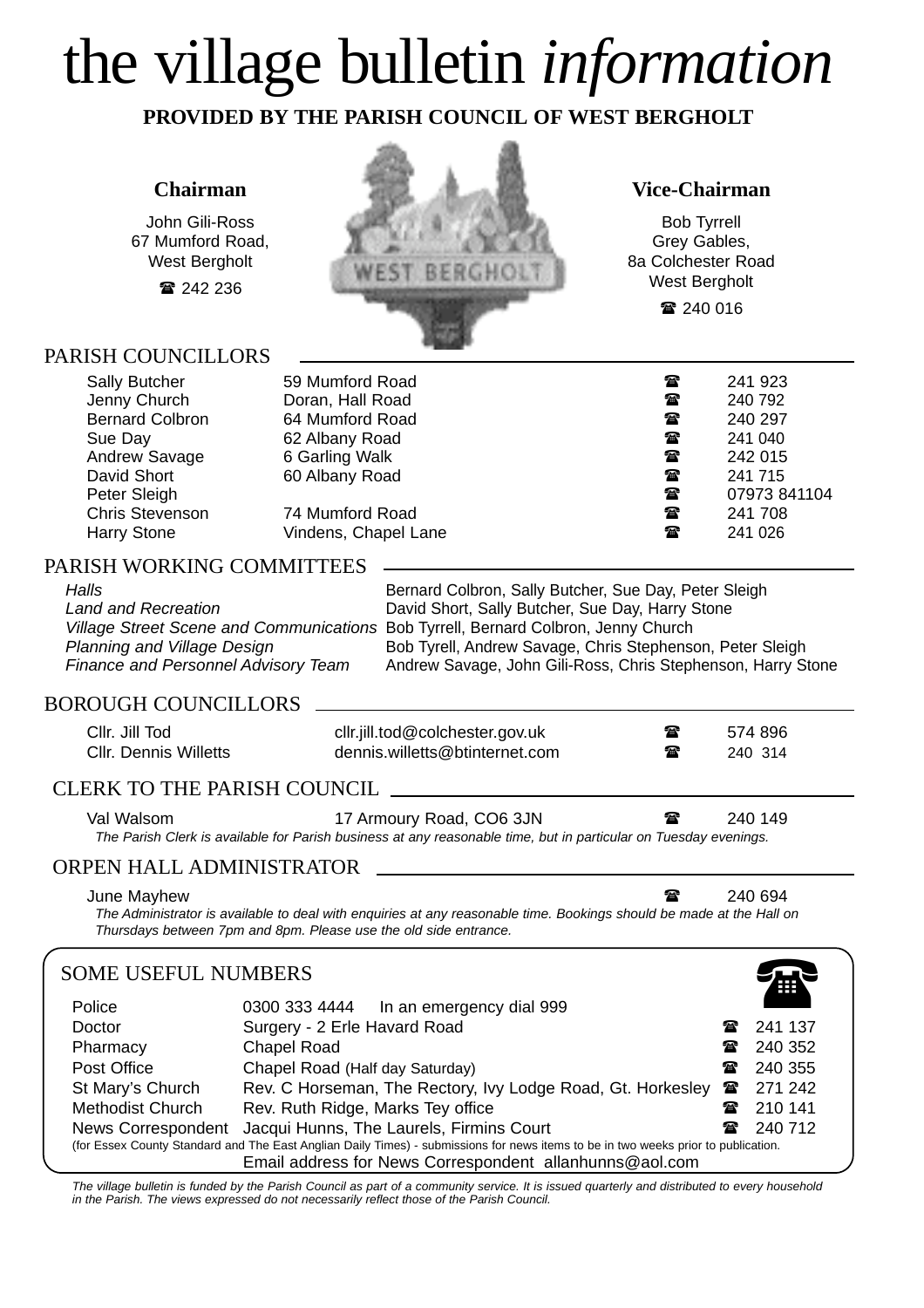# West Bergholt Women's Institute



Pat Moran, president, reported that the stall of cakes and preserves at the annual village

fete was well supported and a donation of £50 was given to Heathlands school.

One of our members, Barbara Buckley, has had a photograph accepted for the 2010 Essex WI calendar.

A letter has been sent to our MP's lending our support into research regarding the decline of the bee population.

Octogenarien, Alan Chilvers, spoke about his early schooldays in North Essex. This prompted many memories from his audience.

Valerie Francis, recycling officer from the borough council, was our September speaker. She brought along a variety of recyling bins to suit all sizes of gardens. She also demonstrated a small indoor bin for composting food waste.

The coffee morning in the Orpen Memorial Hall with a large variety of stalls raised £142.62 for W.I. funds.

Members were delighted to see in the W.I. Essex news for October a report and photograph on our July visit to Tropical Wings near South Woodham Ferrers.

Committee member, Bea Girkin, took the October meeting and welcomed speaker, Sally Hepher, from the Woodland Trust, which manages Hill House wood in the village. We were surprised to learn that Britain has the lowest wooded area in Europe caused by our large population.

Jacqui Hunns

### **Allotment Update**

For many years the details of Allotment plots and their tenants have been stored on cards in a file. We are grateful to Bob Gooden for his work in maintaining these records and handling the allocation of plots.

We have now caught up with modern technology and these records have been placed on a database, held by the Parish Clerk and shared with the Allotment Committee. At the same time all the plots (139 of them) have been renumbered in 5 rod plots. This will not only help in dealing with the waiting list but lead to changes in the collection of rent. There will no longer be a Saturday morning collection time in February at the Orpen Hall, which fewer plot holders were attending. Instead an invoice will be produced and payments will be sent to the Parish Clerk, preferably by cheque.

As there are over 90 plot holders as many invoices as possible will be given out at one of the routine site meetings and then the remainder posted or sent by E-mail. It is hoped that as many as possible will attend this meeting which for the coming year will be on Sunday 7th February.

# Workers Educational Association

Our autumn course on Russia was found to be quite a success. We are now looking forward to the Winter/Spring course that starts on 19th January 2010 – 'Brunel: An Engineer's Life'. Isambard Kingdom Brunel was one of our most famous and controversial engineers, producing outstanding designs far ahead of his time. As well as looking at the professional side of the man, we shall also look at his more personal side. The tutor will be Roger Mannion who can be relied upon for an interesting and competent presentation.

As usual the course runs over ten Tuesday evenings 8pm to 9.40pm at the Methodist Church Hall with its wheelchair access and, if required, a loop system. Fees are again £43.50 with nil fees for those on Income Related Benefits or JSA: also, if net household income is under £15,000 pa there is a Discretionary Learner Support Fund, which could help out.

If you are unsure whether this course is really for you, do come and sample the first evening free. Further information available from our secretary on 01206 240791.



*The Bulletin Team wishes all our readers a Merry Christmas and a Happy and Healthy 2010*

E ELEVERE ELEVERE ELEVERE ELEVERE ELEVERE ELEVERE ELEVERE ELEVERE ELEVERE ELEVERE ELEVERE ELEVERE ELEVERE ELE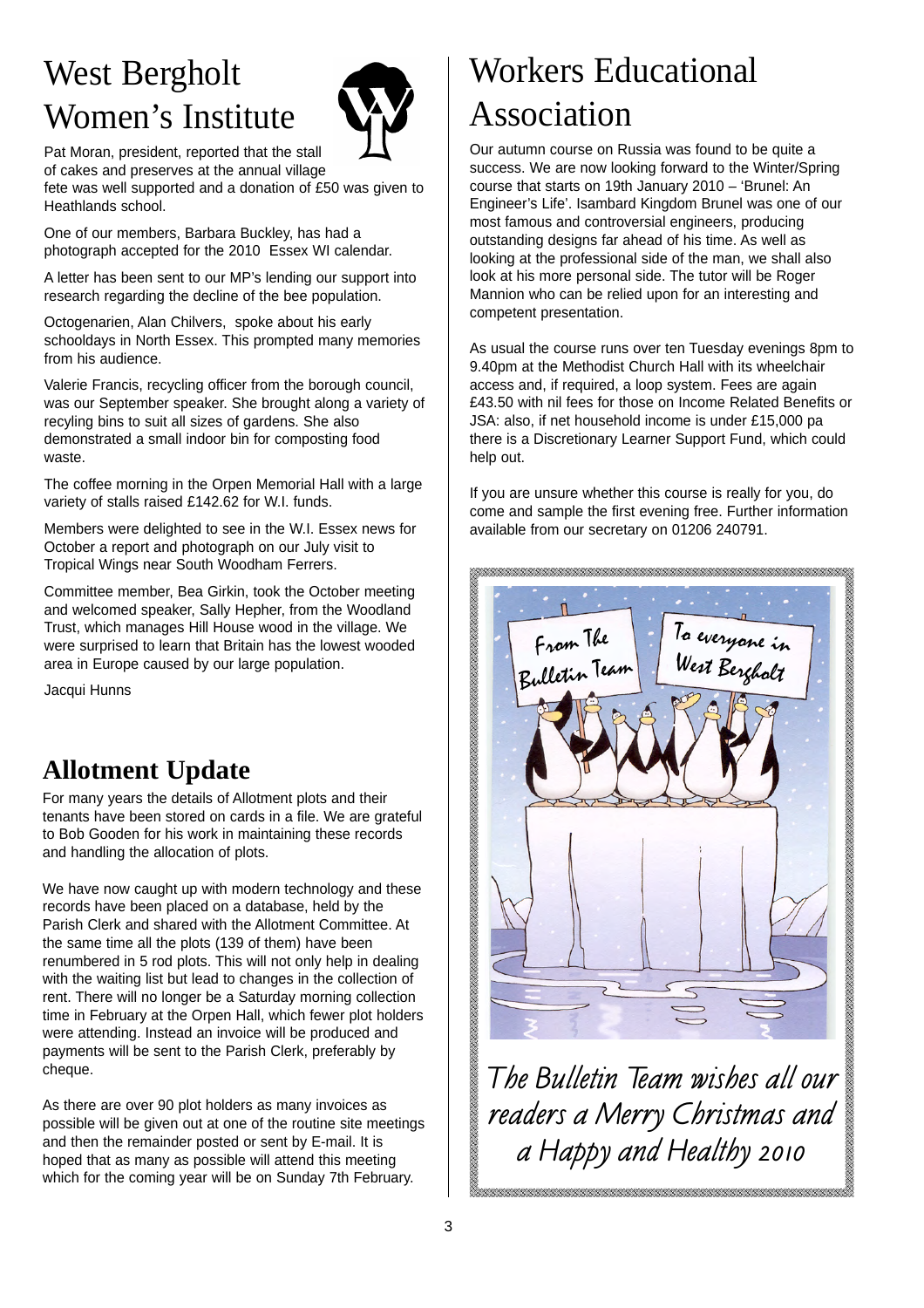# Girlguiding West Bergholt



On 5th September all the Guiding units here in West Bergholt gathered together in the Scout and Guide hut to have a Centenary Launch Party. We were remembering how 100 years to the day some girls had gone along to the first Scout Rally at Crystal Palace and asked Robert Baden-Powell if he would do "something for the girls" and the rest is history.

Everybody at the party had been in Guiding sometime in the past, old friendships were renewed and new ones made. The County Commissioner came along to join in with our activities included cooking outside, games and of course a special party tea with celebration cakes having the pictures of Lord and Lady Baden-Powell on them.

Our Centenary Celebrations start in January and we will keep you informed of the many activities our girls have enjoyed.

Carol Clarke – District Commissioner

# Knitting Circle

The Bergholt Knitting Circle continues to meet on the second Monday evening each month. There is now also a second circle which meets monthly on Wednesday afternoons. We meet at one another's houses and enjoy a natter and light refreshments whilst we knit. As well as continuing our own projects, we are currently making children's jumpers and hats to send away to an African charity.

We would love to have more members. There is no requirement to make a regular commitment . . . just come when you are able. And if anyone has any double knitting wool they no longer need, we'd welcome donations!

For further details, please ring Rosemary on 01206 241048.

### **Lifeboat Collection in June 2009**

A huge thank you to all the people of West Bergholt who gave so generously, and raised the incredible sum of £1,082.46 for the Lifeboat Fund this year.

As most of you know the R.N.L.I. is a registered charity and runs entirely on donations from the public.

We have a wonderful band of people, who collect every year, to help make this a success.

Well done and thank you to everyone.

Sandy Reeve

# Methodist Church News **130th ANNIVERSARY WEEKEND**

The sponsored Organ Play in which Keith Fletcher, with the help of Clive Carrington and Geoff Eames, attempted to play all the hymns in the Methodist Hymn Book was a great success – 665 hymns was the total played on the day.

The art exhibition and memorabilia displays were very much admired by all our visitors as was the demonstration of Tai Chi in the hall where refreshments were served all day.

We welcomed Rev. Robin Searles our minister from 1983 – 92 to lead our Parade Service on Sunday in which he showed he had lost none of his engaging, almost teasing style much loved by church members and friends past and present who came to meet him again.

This very special weekend of celebration came to a close with a Songs of Praise service led by our minister Ruth when the Church rang out with music and singing to the sound of the Boxted Silver Band. We thank everyone for their support. As a church we look forward to many more years of service and care for our village of West Bergholt.

We begin our Christmas Celebrations on Sunday 6th December with our annual Gift and Parade Service when presents are donated by church members and the village uniformed organisations and taken to women and children at Colchester Women's Refuge, The Night Shelter and Beacon House for the homeless.

Do you enjoy singing Christmas carols? Why not join our small group on Tuesday evening 15th December when we will be singing and collecting door to door for N.C.H. Action For Children. A wonderful total of £940.12 was collected in September – we would like to add to this amount and reach well over £1000

DO COME ALONG AND DON'T FORGET THE TORCH!

Our Candlelight Carol Service takes place on Sunday 20th December at 6.30pm followed by mince pies and coffee in the hall after the service.

On Christmas Day we will be joining Eight Ash Green Methodist Church for their service at 10.00am.

Regular coffee mornings, shared village weekday communion, Women's Fellowship and Bible Study will continue into 2010. Please join us for any of our services and meetings, you will be most welcome.

### **Can your property name or number be seen from the road?**

Help the Emergency Services to find you quickly should the worst happen by making sure your home name/number is clearly visible from the road, even at night.

*Every second counts when you dial 999.*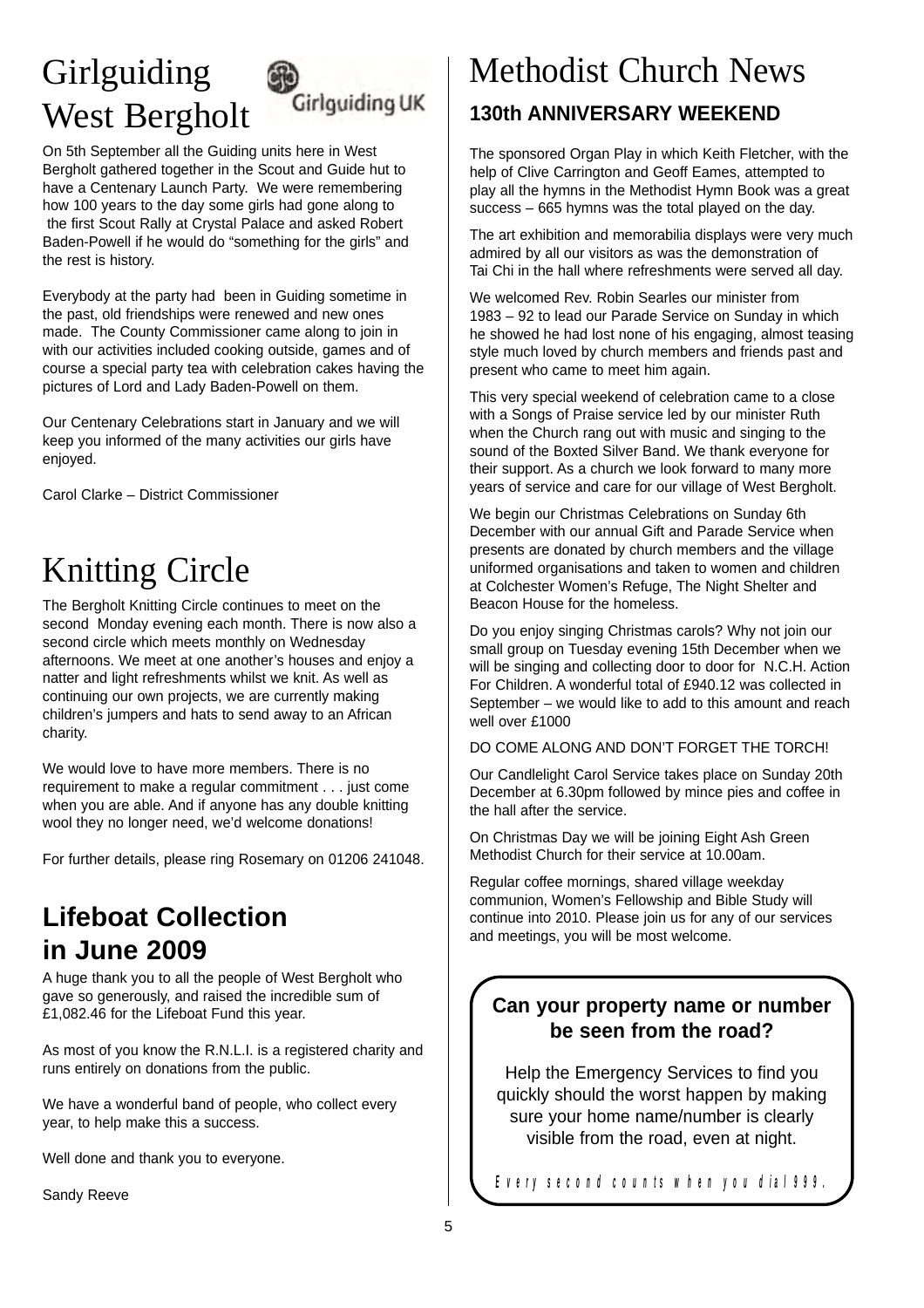# First West Bergholt Guides

**Girlguiding UK** 

We started our term by holding our Centenary Party on

5th September to celebrate 100 years of Girlguiding. There were over 90 of us. It was so nice to see some of our past and present members all enjoying the afternoon with the Rainbows, Brownies, Guides and Senior Section members. Katie Griffiths was presented with her Leadership Qualification by our Division Commissioner, Andrea Olley.

Our project this term is Love in Action which is based on various activities to do with Africa. So far we have prepared some very nice African dishes and had an African safari using the binoculars we made one evening. You can do so much with the use of your imagination.

We joined up with the Rainbows and Brownies to celebrate 130th Birthday of the Methodist church on Sunday 18th October. It was a special service and was held by Reverend Robin Searles who was last in our village 16 years ago. It was very special for me as he officiated at my wedding. I took along some pictures of the Guides from 16 years ago and one of them was his daughter who was also at this service.

On 24th to 28th October we went away on our Doctor Who Holiday at the Kath Batts Centre at Belchamps Scout Site. Seventeen Guides and four leaders took part. We took part in loads of activities including Archery, Jacobs Ladder, Crate Stacking, Pole Jousting, swimming and caving simulator.

Great fun had by all.

We still have many exciting things to come this term before the Christmas holidays.

Sandra Gates, Guide Guider

# Friends of Hillhouse Wood



Essential management work by the volunteer work party is continuing through the winter months and this includes clearance of fallen trees and other seasonal wind damage.

Attention is being paid to ensure that there is adequate ground cover and scrub enhancement for nesting birds, especially warblers and nightingales. There has been a noticeable decline in nesting activity but this is partly due to increased disturbance from visitors and dog walkers during the main nesting season of April till late May.

Dog walkers will be asked to keep their pets on leads while using the woodland paths during the nesting season and notices asking for such co-operation will be erected in the spring.

It is hoped that the Woodland Trust will be able to carry out much-needed clearance of choking reedmace growth and scrub enhancement, as well as necessary desilting, of the wood's top pond but a date for this important operation has

yet to be fixed. The pond holds a population of the rare and fully-protected great crested newt as well as a number of dragonfly and damselfly species, so the clearance must be carefully carried out with appropriate advice from ecologists and members of Colchester Natural History Society.

In October, the work party carried out necessary clearance of invasive vegetation from the stream on the Fordham side of the wood, with the advice of experts, to benefit a rare species of damselfly, the beautiful demoiselle, which is breeding in this section of stream. Hillhouse Wood is only the second site for this beautiful species in north Essex.

A plaque commemorating the work of Peter Johnson, the past and much-missed chairman of the Friends of Hillhouse Wood, is being placed on a memorial seat next to the wood's lower pond.

In September, there was an assessment of deer damage to trees and vegetation in the wood. This is not worryingly extensive but there has been an increase in the last two or three years due to the increase in local populations of both muntjac and roe deer.

A new commemorative seat is to be placed near the wood's Cooks Hall entrance. More details later.

The Friends' annual general meeting will be held at the Orpen Memorial Hall on Wednesday, December 9th at 7.30pm and all are welcome. Speaker after the main business will be Neil Catchpole.

Joe Firmin and Philip Smith will lead a winter birds walk in and near the wood in January and the date will be notified by posters in the village and in local newspapers.

Joe Firmin

# Bergholt Heath Youth Football Club



We are now well into our 10th anniversary season and plans are being made for a special event next Easter. In the meantime, we are concentrating on the League (not just because we have been knocked out of the Cup competitions!) and looking to involve parents in some fundraising ideas.

Our Under-11 team continues to prosper in the XI-a-side format, where they are in the A-League and going strong. The other teams are also finding their way. Our Under 16 team flirted briefly with the top of the table - the best in their age group in the Colchester area!!

Our traditional Christmas treat for the boys is different this year. We had taken them to Tenpin for the last six or seven years but the formula was wearing a bit thin. This year, we have managed to organise a number of tickets for Colchester Utd v Carlisle Utd on December 19.

Finally, we are still in need of additional players for our Under 14 team. Anyone interested, please contact John Dixey on 07780803803 or me on the number below.

Leslie Wright - 01206 241438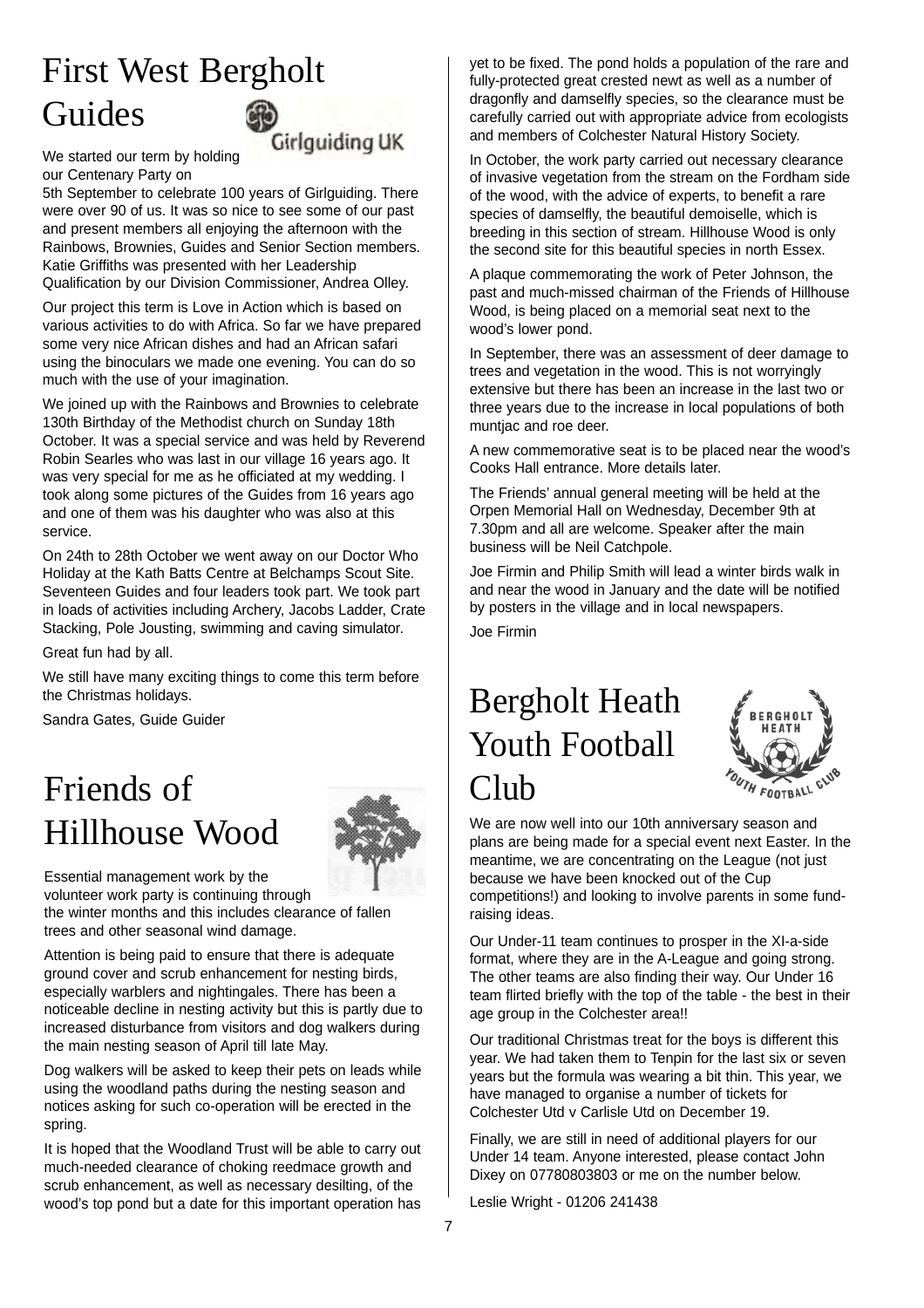

#### S COU NCIL T ERG HOL PARI  $S$  H E B  $\top$

By the time you read this bulletin we will be planning for Christmas and possibly gripped by the excitement brought on by the festive season. No sooner is Christmas over than we look forward to the New Year with the promise of change and associated challenges that come with the passing of time. I like to use this period as a reflection of what has been achieved over the last year, and as a Parish Councillor I thought I would remind you just what our community has achieved over the last 12 months. Before doing so let me just set the scene.

You may be unaware of the changes that have occurred over recent years to ensure that effective local decisions can be made by local people through their elected local representatives, which for West Bergholt is its Parish Council. The perception that Parish Council's are run on the lines portrayed by the TV series "Vicar of Dibley" is far from reality. Parish Councils are expected to comply with terms such as Community Engagement, Quality Status, Power of Well-Being, Code of Conduct and many more, all helping ensure that Parish Councils act in the best interests of the community and in a professional yet "local" manner. After all who are best placed to act in the best interests of our village if not those people who actually live here. This of course is not a new idea. Jeremy Clarkson once wrote in an editorial, "the real power in England lies with an active Parish Council". If this is true then West Bergholt residents have a great deal of local power.

Looking at what your Parish Council does in the village, there are perhaps some obvious responsibilities. We manage the day to day activities of the Orpen and John Lampon Halls, the Lorkin Daniell Playing Field and the Village Heath and Poors Land. We ensure the village ponds remain attractive yet in keeping with a village scene. We maintain our village identity and promote community awareness using the numerous village notice boards, village bulletin and village web site (www.westbergholt.net). Whilst you may be aware the bulletin is issued four times a year to every household, you may not know that on average our web site visit rate is 2,000 daily, with interest shown from many parts of the world.

Thanks to the many residents that make up the Parish Plan committee the village has a robust Parish Plan detailing the wishes and aspirations of our residents. Through close collaboration between the Parish Council and the Parish Plan committee, work continues to realise village aspirations to the benefit of all. These priority aspirations include, village road safety, curbing excessive speeding and inconsiderate parking, these being closely followed by the demand for faster higher quality broadband services being made available throughout our village. We have begun a further consultative programme to produce a Village Design Statement. This will be

agreed with borough council planners and will define the type and nature of planning and development that would be acceptable to our community. We plan to be the first village in the borough to complete both these important consultation documents.

Your Parish Council has power of influence at local and wider community levels, and has representation on the North Colchester Neighbourhood Action Panel – which addresses issues raised by residents of the ten villages covered by this panel, the Local Highways Panel – which sets the priorities for highways expenditure across the entire borough, Essex Affordable Housing Programme – helping to determine the priority aspects of implementing social housing in our rural and urban communities, the 20 mph Task and Finish group – investigating and recommending whether lower speed zones should be implemented. To ensure professionalism and good practice in all that we are represented at both the Colchester and Essex Associations of Local Councils at an executive level.

Our Bergholt Youth Group –BYG goes from strength to strength. Initially funded by the Parish Council this is now self sufficient with upwards of 60 members attending their regular meetings. Whilst the BYG was formed with assistance from adult volunteers, the running of sessions and the activities available are managed by youth organisers themselves. The success of BYG and the power our youth has in influencing village life is largely due to the two main youth organisers - Amber Harlow and Graham Pullen. Their achievements and dedication was regarded as exceptional and resulted in them being awarded this years prestigious Colchester Youth Award. Well done to them both and all who have helped make BYG such a success.

You cannot fail to notice our new village entry signs on the main roads into the village. The design was agreed by the Parish Council in relatively short order but health and safety and other external influences made this simple project a very time consuming and sometimes painful exercise. I am sure you agree they are a vast improvement on the previous signs and they help highlight what a very special place we live in.

Users of our Village Halls continue to benefit from the refurbishment programme begun in 2007. This year we concentrated our efforts and finances on the external fabric of these buildings and when complete, expect to begin much needed improvements to the shared kitchen area.

The Council encourages suggestions and feedback from residents and to this end invite anyone to have their say on any matter that affects our village through the public sessions held at the start of each Council meeting.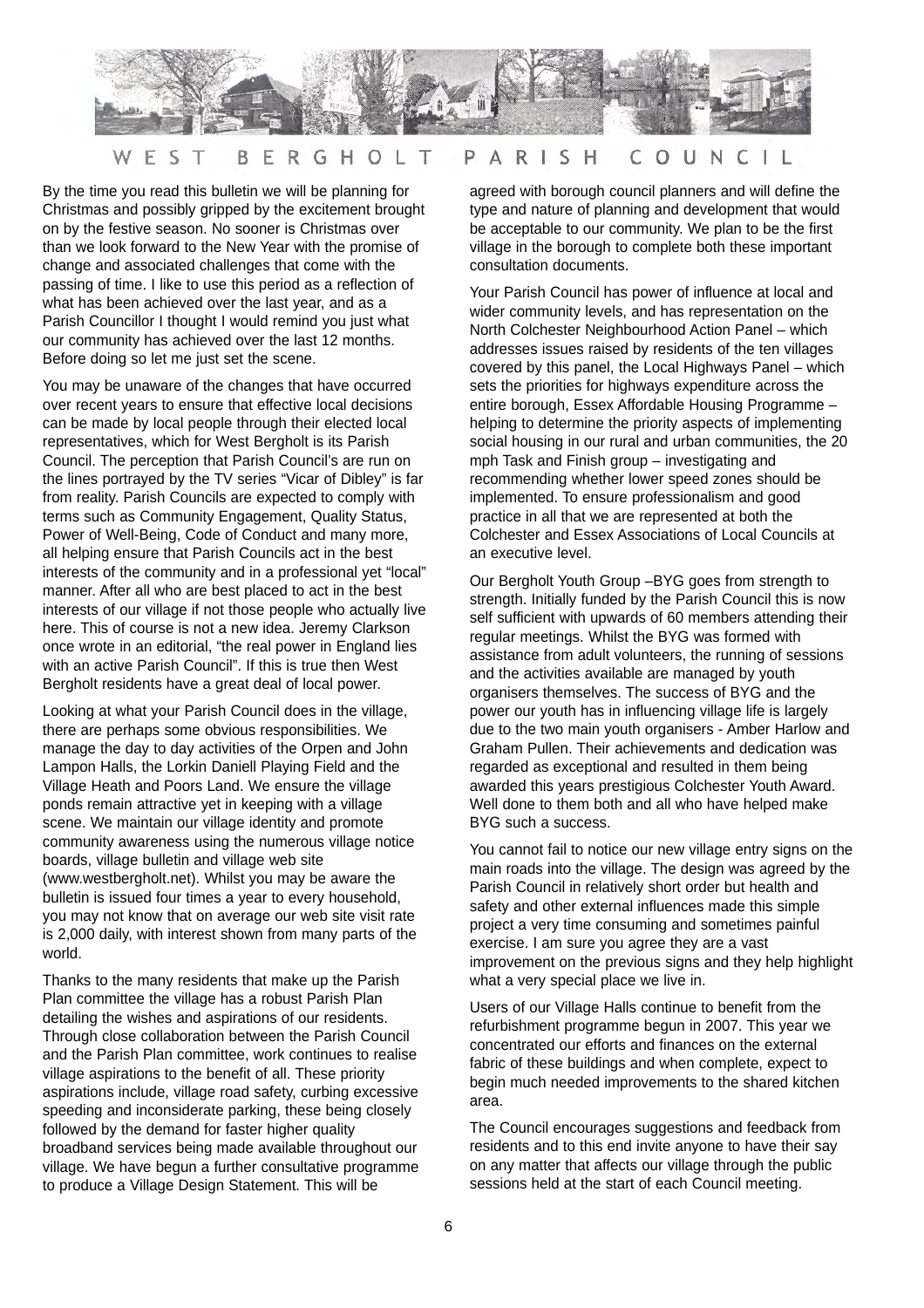# West Bergholt Gardeners' Association



Our new season started with a flourish on September 21st with a welcome return visit by Matthew Tanton Brown, who gave an interesting, and often humorous talk on the cultivation and uses of garden herbs. At the Annual General Meeting afterwards, Valerie Lofthouse was elected to take the chair and we wish her all success and enjoyment in her new role. Our October meeting had as speaker Karen Kenny, broadcaster and very popular practical gardening expert, whose reputation for a lively style of talk is totally justified. Taking as her theme "Composting worms and comfrey for fertility" she entertained and informed her enthusiastic audience, who were left wanting more of the same! Peter Morris FNVS and a RHS judge will be talking about "Vegetables for small gardens" in November and members will have a pre-Christmas social evening on December 21st with festive fare and in-house entertainment.

The first meeting in 2010, on February 15th, will have an illustrated talk on "Garden design" by Andrea Parsons of The Parson's Garden. Andrea has designed some prestigious gardens and has a high reputation nationally. On March 15th Mark Macdonald of Todd's Botanics takes as his subject "Succulents and Olive Trees", and on April 19th we shall hold our Annual Plant Sale. As usual, this very popular event will be open to the public, and a variety of plants shrubs and other gardening items at competitive prices will be on offer. On WEDNESDAY, May 12th we shall be making a day visit to RHS Wisley, leaving the Orpen Hall by coach at 9am - final details will appear in the next bulletin. Wormingford farmer Robert Strathern will be speaking at our May 17th meeting and he will be telling us about his very successful Fairfields Farm Crisps enterprise. To complete the half year we are planning an evening visit on June 21st to West Bergholt Allotments, New Church Road, where there will be a great deal of mutual interest to mull over.

The Association has an active membership and meetings are held at 7.30pm in the Orpen Hall on the above dates, the third Monday of the month in each case. We are always pleased to welcome visitors and potential new members. For any further information please contact either Valerie Lofthouse (Chair), telephone 01206 855450 or Gordon Dean (Secretary), telephone 01206 242194.

### **Library Times**

The Mobile Library visits the village *fortnightly on a Tuesday*. For queries about the service telephone Answers Direct 0845 603762 The stops and times for West Bergholt are: Albany Road 13.45 – 14.20 Scout Hut, Lexden Road 14.45 – 15.30 Queens Road 15.35 – 15.55 Chapel Road 16.00 – 16.45

### **THE BIG TIDY UP**

### **West Bergholt Litter Pick**

The Parish Plan Group organised a village litter pick in September. It was most successful, 20 black bags of litter were collected in less than two hours. David Bowden organised the Boys Football Club to pick the Poors Land before their training!!



Amber Harlow and Graham Pullen worked with young members of the BYG to pick the Orpen Field. Thanks to Megan, Amy, Emily, Selena and Teigan.

BYG members Josh and Tom helped their parents to pick in Chapel Road. The team that collected the most was Sally Butcher and her family who returned with three bags of litter.



The youngest volunteer, Jack, helped his Mum pick on the Heath.

We now have a "Cleaner and Greener" village.

### **Many thanks to all the volunteers**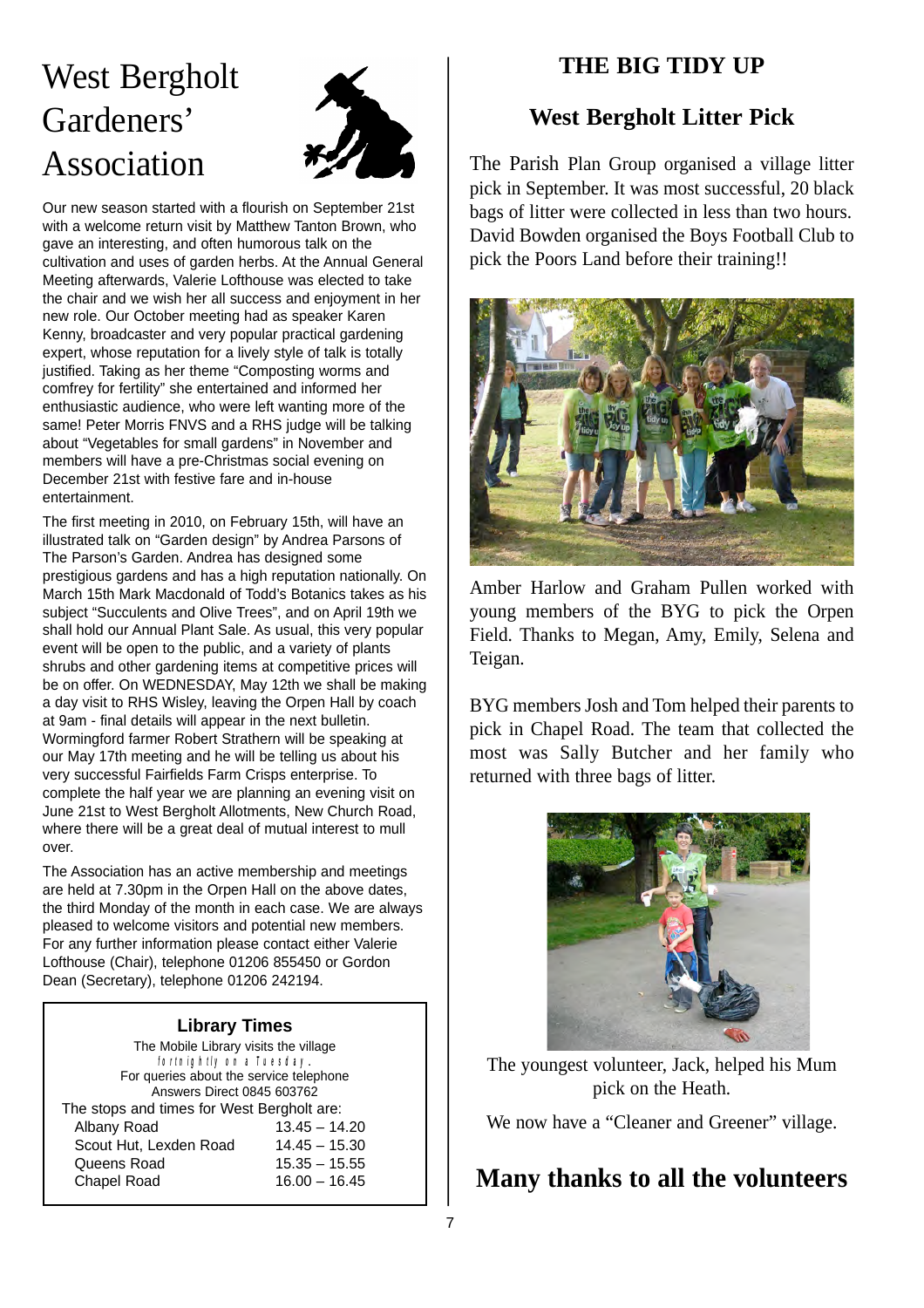# West Bergholt Football Club

It's business as usual for the start of the new season, with the first team unbeaten in eight games and through to the next round in the Border



League and the Essex Premier cups and winning the Manager of the Month award for September.

The reserve team has also enjoyed a good start, with only one defeat in their opening six games, and the newly promoted ladies team have won two out of three.

So an excellent start, let's hope we can repeat the successes of last season, although that's going to be a hard act to follow. Great credit goes to the team managers, for their tireless work both now and pre-season. Success does not come without a great deal of effort on and off the pitch.

Unfortunately the same can't be said for our new clubhouse project. After a fruitful open meeting with local residents to showcase our intentions, we have run into funding problems with the Football Foundation, who we were hoping would be our main grant providers. It seems that they, like many others, are feeling the effects of the recession, and funds are not available in the short term. We remain optimistic for the future, but the project is on temporary hold, although we are continuing with our fundraising in the meantime.

The Kids Saturday coaching sessions continue to be a runaway success, and are well and enthusiastically attended.

On the social front, we held a Race Night early in October, and we hope to have some Quiz Nights in the near future.

For those who don't already know, our web site is www.westbergholtfc.co.uk please log on and have a look. Also if you use the shopping link, it helps with our fund raising.

We look forward to seeing as many people as possible on match days. Refreshments are available !!!

Michael Bell (Chairman)

# Macmillan Coffee Morning 2009

**A big thank you to all who came and supported the "Worlds Biggest Coffee Morning".**

**We raised a grand total of £250.70.**



# First Responders **A NATURAL HIGH!**

I must admit that this month I found it quite difficult to think about what to write for the First Responder article. We haven't had any calls and I think for now, we have shouted enough about wanting new members. No sooner had I expressed my 'writers block' problem to the group at our October meeting when the phone rang - "Are you able to attend a call?" said the voice from the Incident Room.

Peter, one of our newest volunteers was on his shift and had just transferred the kit into his car so we were all set to respond to a local man who had fallen and was showing signs of concussion. Peter called out the address to another volunteer, who wrote down where we were to attend and we set off. As we drove to the house we couldn't believe that the phone had rung when we had been having a meeting and we were glad that we were able to respond as a pair. This meant one could navigate and call the incident desk for further directions whilst the other concentrated on driving us safely to the call out address.

Upon arrival we entered the property and found a paramedic in attendance, we introduced ourselves as First Responders and asked if we could be of assistance. (Sometimes the professionals have everything in hand and time on site can be just ten minutes, other times our assistance can be needed and a Responder can be in attendance until the paramedics stand down.) On this occasion, the patient was bleeding from a wound and his condition was compounded by the fact that he was on medication which hindered his blood from clotting, therefore we administered oxygen and assisted the paramedic as requested to stabilise the situation. When an ambulance arrived to take the man to hospital to have his head stitched Peter helped to move the patient safely.

When we returned back to the group after the call out was complete we were warmly greeted and the team couldn't wait to hear what had happened. The congratulations from the group teamed with the gratitude from the paramedics and the patient's family gave us a great sense of achievement and after a cup of tea I certainly felt a real 'buzz'. This made me remember precisely why I had become a First Responder.

For information about how you can become a First Responder and help those in our village please contact Annie at 50 New Church Road or 01206 240469 for an informal chat. It's a great feeling to help those in need and shifts are very flexible to accommodate the busiest of lifestyles.

### **Parish Council Monthly Meetings Meetings start at 7.30pm**

No meeting in December

JANUARY Wednesday 27th FEBRUARY Wednesday 27th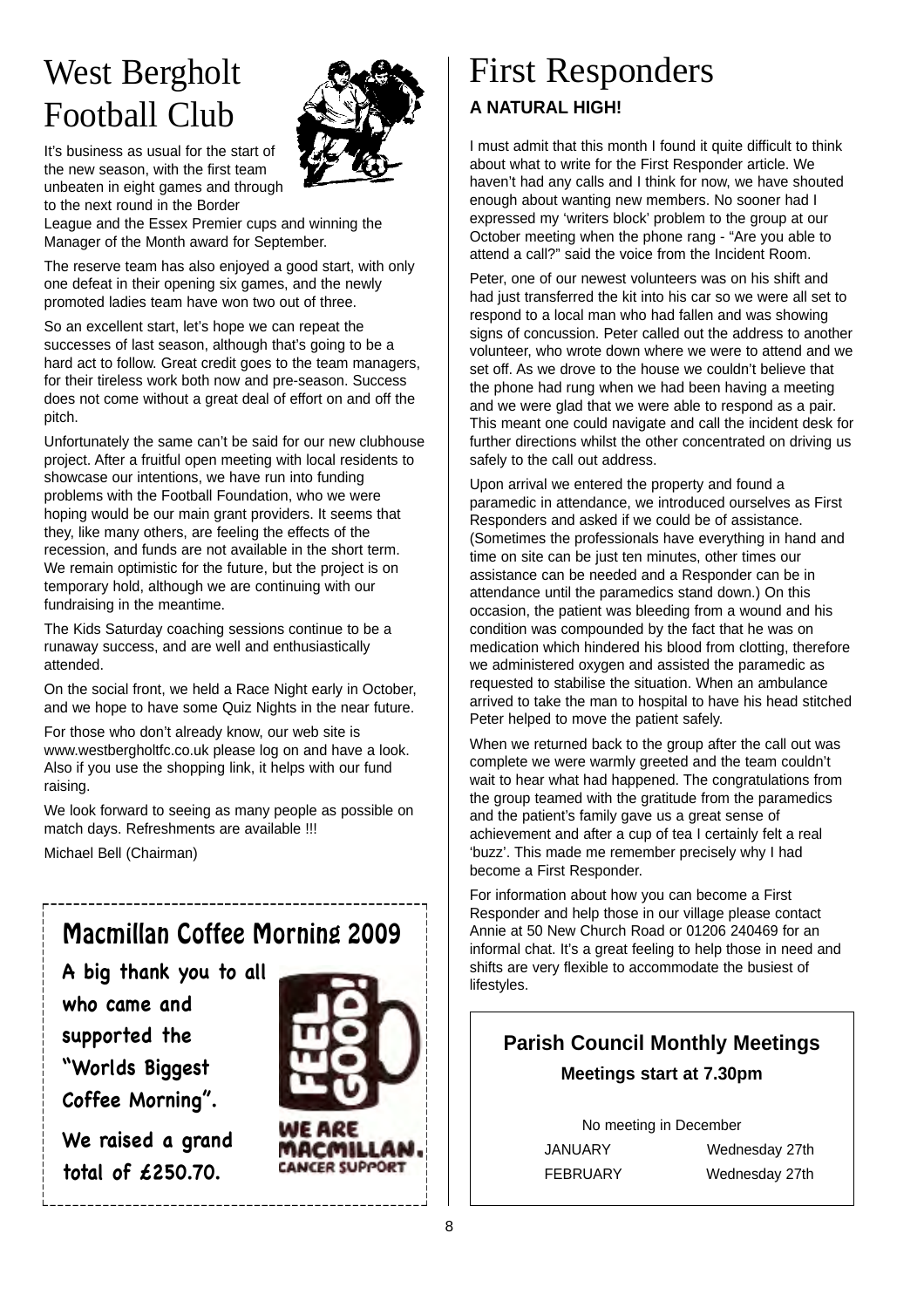# **PARISH PLAN PROJECT UPDATE HIGH SPEED BROADBAND FOR WEST BERGHOLT**

**How many of you are struggling with the limitations of the village's current Broadband connection to the outside world?** Our Parish Plan identified this aspect of village life as one where people would like to see improvements made, and this article explains one of the ways we could consider achieving this aim.



Presently we are in danger of becoming a "Not Spot" rather than a "Hot Spot". Gone are the days when all communities needed was access to Broadband for the occasional email and to download updates to Windows! These days the demands for business and individual use of the internet are manifold, and the requirement for an always-on high speed connection has been identified as being as important as other utilities we take for granted such as water, gas, the telephone and electricity. Recent reports in the national

and local press have shown that our village is not alone in seeking to improve its Broadband speed, and have highlighted the contrasts between the urban high speed services enjoyed by towns such as Colchester and Chelmsford, as opposed to the much slower service provided to rural areas such as ours.

In an attempt to identify a way forward the **Parish Plan Steering Group** in association with the Parish Council has started dialogue with both BT and independent providers. Whilst our research continues, one possible way forward is to join the villages which have introduced high speed Broadband services in conjunction with independent provider County Broadband. County Broadband has successfully installed its services in many villages including Long Melford, Coggeshall and Lamarsh. This "wireless" system is not currently available in the village in the same way as services offered through your telephone line, and would require some new infrastructure to be installed. County Broadband is looking to install a wireless high speed

broadband facility in West Bergholt, subject to demand, and on a community basis. This would mean sharing the costs of the installation with the community (through seeking a grant for example) and then providing the service on a monthly rental basis to households, similar to that provided by existing Internet Service Providers (ISP). In return Broadband speeds of around 6-8Mb could easily be achieved at a comparable price to existing ISPs; currently we have speeds of far less than 1Mb.

In the first instance County Broadband is looking for help from anyone in the community who would be willing to offer two or three evenings over a month period (starting from January 2010) to canvas the parish for an indication of interest in this service. Following this survey and subject to sufficient interest being demonstrated, the project could be up and running within 3 months of securing the necessary finance for the basic infrastructure.

**If you are interested in helping to secure a High Speed Broadband for our village please register your interest by contacting me using the contact details below or register your interest on-line at www.westbergholt.net.** More details from County Broadband can be found at: www.countybroadband.co.uk**.**

**Chris Stevenson, Chair West Bergholt Parish Plan Steering Group** Chrisstevenson@orange.net or 01206 241708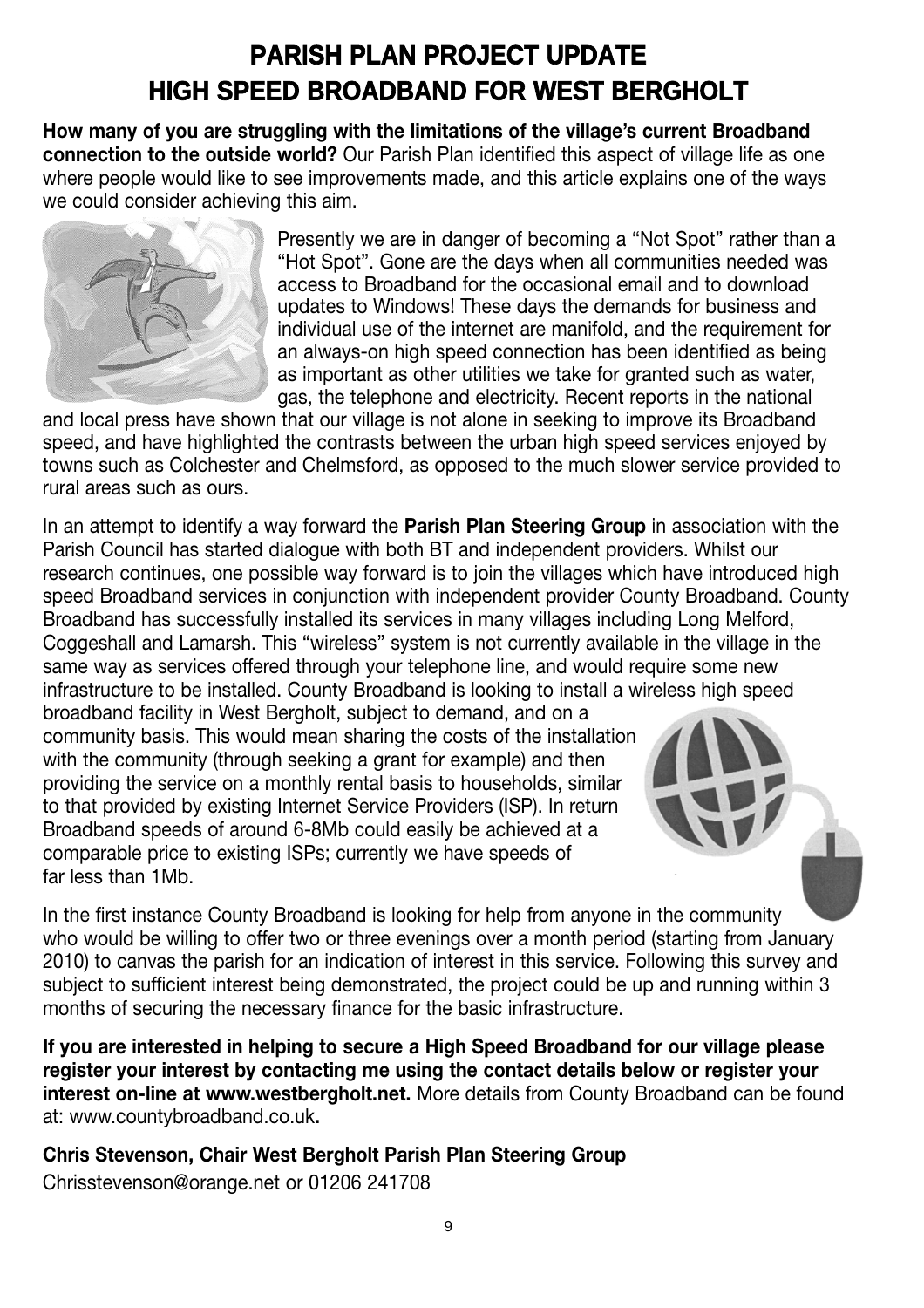# News From Heathlands PTA

Hello from Heathlands PTA. Now, you may ask, why is Heathlands PTA appearing in the West Bergholt Bulletin? Mostly because many of you have children/grandchildren at the school, or you attended the school yourself. It is also Heathlands PTA that organises the Fireworks display each year, and the Village fayre every summer.

At the time of writing our fireworks committee is beavering away preparing for yet another fantastic display. In fact, this display has become so popular that we even have our own touts!! By the time you are reading this it will all be over and preparations will be beginning again for next year. There is no reason at all why people in the village couldn't be involved with this so if you enjoyed the display and feel that you would like to be involved please feel free to drop your details in to the school office for the attention of Elaine McLaren. She would be delighted to hear from you.

The next PTA event is predominantly a school-based one: The Hollyberry fayre. However if you have any unwanted smellies or old flower baskets you no longer need they would be gratefully received.

There have been some recent changes at the PTA. Neil Matthews is now President of the PTA following John Watts' retirement. Sarah White has stepped down as Chair after two years at the helm and we have two people to co-chair. They are Jo Taylor and Wendy Phillips. Our new vice-chair is Rachel Hopkins and Rachel Young takes on the role of Treasurer. We wish them all the best as they embark on their new roles.

# Colne Valley Flower Club



The Colne Valley Flower Club does not meet during December.

Please come and join us in the New Year. We start 2010 with our AGM on Wednesday, 20th January. We will be showing a DVD of the 'Rejoice - NAFAS 50th Anniversary Flower Festival' held in Westminster Abbey in May 2009. A group from the club visited this wonderful display along side many thousands of people; this truly was a spectacle.

We are looking for members to join our committee, as without this there would be no club. If you feel you would like to take a turn please contact one of the committee members or ring our Chairman on 01206 241145.

At our meeting on February 20th Shirley Perkins from Leigh-on-Sea will be coming to demonstrate and her title is 'Spectrum'

### **Bluebell Pre-School - Learning Through Play**

Bluebell Pre-School employs Staff who are qualified to encourage the development of your child in all areas of the Pre-School curriculum, as defined by the Education Authority.

We are open from 9.15am to 3.15pm. Full day care and sessions available for 2 - 5 year olds. Sessions are held in two large halls daily.

> If you would like to know more or put your child's name on our waiting list,contact Jackie Leach on 241677.

#### **What have we been up to recently?**

Well we are very lucky to have a Turtle Bus and some of you may have seen us around the village with a bus full of children. We have visited the orchard and Hillhouse Woods, where the children had a great time.

#### **This year we will be 40 years old!**

40 years ago we opened as West Bergholt Playgroup. I bet some of you remember bringing your children along. Well things have since evolved and we are now known as Bluebell Pre-school. To celebrate this momentous occasion we had a 'Birthday Party' on Saturday 21st November.

# Friendship Club

In the last few months the Friendship Club has enjoyed a varied programme.



In June members picked strawberries at a local farm and then went on to a garden centre for a cream tea.

At our July meeting Mr. Finch gave us an informative talk about Dedham. The last meeting before the summer break was a garden party at the home of Mrs. D. Winter. The summer outing was a trip to Saffron Walden and Blakes End Craft Centre.

In September, Barbara Falkner gave us an interesting talk on ' Hop Picking in Kent' as it used to be.

For our October meeting instead of the usual meeting in the Orpen Hall, members travelled by car to Mill Race Nurseries. Members spent about an hour looking (and in some cases buying!) at all the plants and other items for sale. Then everyone met at the coffee shop for tea and cakes.

In between talks and outings we enjoyed Mick Morrisey's quizzes and also bingo.

We meet at the Orpen Hall every second and fourth Thursday afternoon, between 2pm and 4pm. We look forward to seeing you if you are over 55 years (men and women).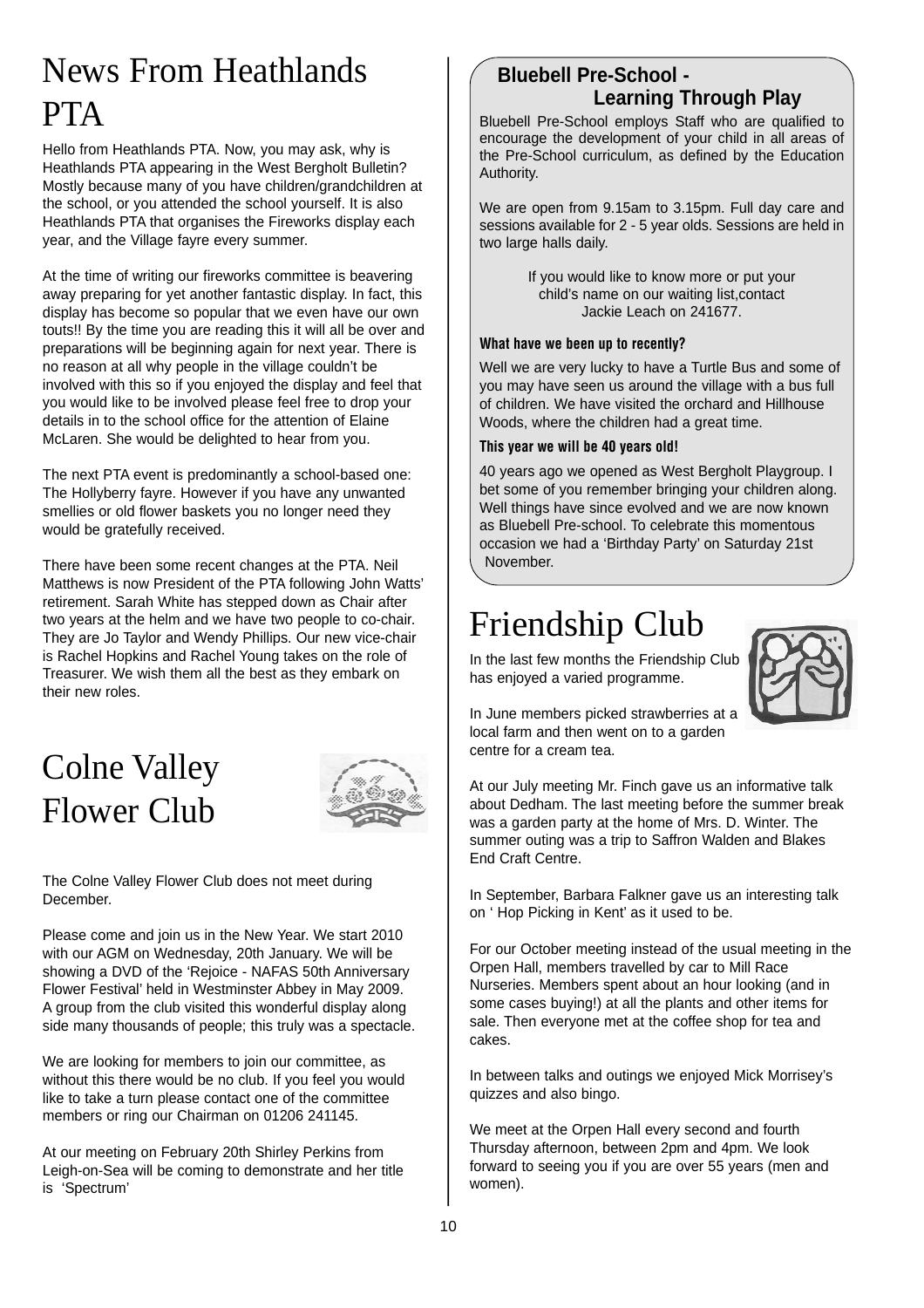# The Orpen Players

### **40th Anniversary Production.**

The Orpen Hall was festooned with bunting and coloured lights, the stage area was

bedecked with red velvet drapes and the patrons were sitting at their tables in anticipation. The Master of Ceremonies was on his podium and the pianist was at the piano.

David Wenden's expert direction and hard work had come to fruition with a fun-filled programme of music and laughter. There was chorus singing, solo singing, monologues and melodrama. Among the cast were many familiar faces and some newer ones and some welcome talented youngsters. Pam Grant and Margaret Kerr arranged the catering and cast members doubled as waiters. There was excellent backstage support from Stage Manager Andrew Bott and Roger Milne.

The director and cast can chalk this up as another successful venture.

Next production for the Orpen Players will be the pantomime – Jack and the Beanstalk. It will take place on January 29th & 30th and February 5th & 6th 2010.

### *Post Script.*

Ruby Blackwell, John, Pam and Jackie Grant and myself are the only club members left who were involved with the first ever Orpen Players Play. I was delighted to have a cameo part in this anniversary production.

As a long-standing player I am going to take it upon myself to personally thank all the patrons and supporters over the years. Without them we would not have been able to function. To fondly remember all the friendships made along the way and to raise a glass to the present and future members who will take the club ever forward to - who knows - another 40 years.

*'40 years where have they all gone?' . Joyce Lucking*

The outcome from last seasons nominations from the North Essex Theatre Guild. were:

Best Comedy Performance for Jackie Grant, Best young actress Abi Stringer for Aladdin Margaret Kerr won the Unsung Hero award for her work behind the scenes.



# *From strength to strength* The Royal British

By the time you receive this edition of the Village Bulletin, the 2009 'Poppy Appeal' will have ended.

The preliminary rough check (number of collecting tins filled) looks good!

Legion

Members of your local branch (who now enrol personnel not ex-service) would have manned strategic points in this area,

and some stalwarts would have collected house-to-house. If you, who are reading this, gave to our members outside the Co-op in Chapel Road, many thanks.

This year, and for years to come The British Legion will need your help more than ever – for, as we all know through the media, our armed forces in Iraq and Afghanistan have sustained many deaths, and hundreds have returned to the UK with injuries, and it is these service personnel who may call upon the Legion for help.

Although payments are given to those badly wounded depending on the severity and extent of their wounds, these payments are never enough considering they have the rest of their lives to live which often become stressful, with unforeseen side effects.

On the lighter side of life the local Branch meets every second Thursday of the month at the Beehive, Little Horkesley, and beside social functions with other branches, over 70 members and their wives attended our Autumn Dinner at the Lion, Leavenheath.

I always head the Logo with 'From strength to strength' and fortunately I can announce we have recruited two more members to our Branch. If you want to join the Legion please contact me on 01206 243717 – or 07875 428 120.

Hugh Brivent-Barnes

..............

# West Bergholt Indoor Bowls Club



The autumn season brings plenty of bowls to the club in the way of competitions for Essex and the club. We had a great result for the team of George Copping, Barbara Davis, Greta Leatherdale and Beryl Conway, who were runners-up in the 'County Open 4' from an entry of 65 teams.

'Essex County Triples' saw three teams from the club enter; the team of Jan Lumb, Nora Bates and Eileen Brown reached the semi final from 80 teams who entered the competition.

We have played several local clubs with mixed results but we enjoy all the games we play.

Our annual competitions are progressing well, the singles have reached the semi-finals, the pairs have been completed and the triples take place next month.

We are always looking to see new faces on a Thursday or Sunday evening from 7.15pm at the Orpen Hall. Make a note in your diary and come along to give it a try.

For any further information telephone 01206 240379.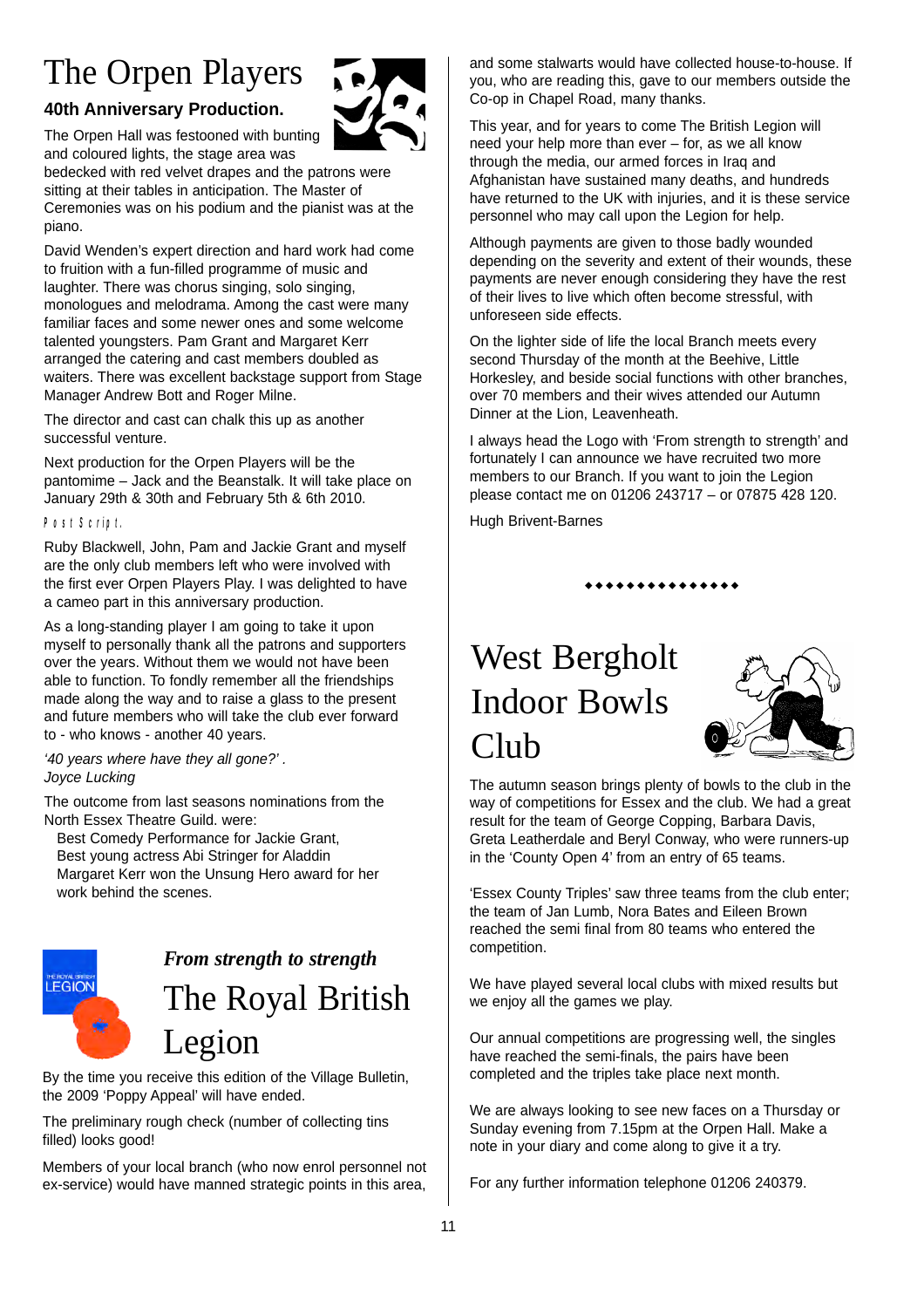

CHARITY NO: 299094

### **NEW TELEPHONE CONTACT NUMBERS!**

If you live in West Bergholt and need help getting to an appointment, the Care Network may be able to help. Telephone the number below for the day on which you make your call. If there is no reply, please try any other number. Please note that we cannot respond to messages left on an answering machine. A date for your new diary the AGM will be held on Tuesday 20 April at 7.30 pm in the Methodist Church Hall.

*New orange telephone contact cards are available in village shops and the Surgery.*

**Monday 241 103 Tuesday 242 185 Wednesday 242 319 Thursday 240 569 Friday 240 167 Saturday/Sunday 242 075**

# West Bergholt Cricket Club



It was another disappointing season for our Seniors with our 1st XI being relegated to Division three of the PDQ North Essex League and our

2nd XI struggling at the foot of the league after our first season in the Two Counties League. We do need more cricketers to join our club and we will be concentrating our efforts on recruitment. If anyone would like to join us, please contact me (details below).

Our three Junior teams enjoyed some good performances at Under 11, 13 and 15 levels. Next year, these three sections will step up to the next age range and we plan to introduce a new Kwik Cricket section for local youngsters. They will be invited to join our regular Friday evening training sessions at the Manor Ground, coached by our qualified coaches who have increased in number for the fourth consecutive year. Parents can be confident that their youngsters will be joining a child-friendly, Clubmark accredited club. There are many Kwik Cricket tournaments held in the local area each summer. Contact Simon Lockwood on 07811 398855 or *lockwoodj@willis.com*.

The season was celebrated in October at the annual Trophy Presentation Evening where many notable successes on the playing field and deserving volunteers were recognised and received awards. Over 70 senior and junior members along with family and friends enjoyed one of the highlights of WBCC's calendar.

The club continues its development and is currently awaiting confirmation of grant funding for a new practice net facility to be sited next to the existing one.

Cricket continues to be played indoors during the winter with the Over 40s competing at the Essex County ground and the younger members competing in the Braintree Indoor League. Details of pre-season indoor net sessions will be announced soon.

The club's Secretary will announce his retirement at our AGM in February so we are actively seeking his replacement. Please contact me about this rewarding role or if you wish to support your local cricket club in any other way on 240225/07769697542 or npassmore@sky.com. As always, keep an eye on www.westberaooltcc./co.uk for all the latest developments.

Nigel Passmore, Chairman

# West Bergholt Concert Band



### **Merry Christmas Everybody!**

As always, the band will be wrapping

up another busy and successful year with our favourite concert of the year – the traditional village Christmas Concert at St Mary's (Saturday 12th December at 7:30pm), so come along for a fun filled evening of Christmas music! We'll be performing literally everything from Rock to Baroque – this year's new arrangements include excerpts from Bach's Christmas Oratorio, Slade's Merry Christmas Everybody, Leroy Anderson's Sleigh Ride, Frank Loesser's Baby It's Cold Outside, Elvis' Here Comes Santa Claus, and variations on some well known and less well known Carols. We'll of course also be playing the band's Christmas favourites such as Leroy Anderson's Christmas Festival, and medleys of all the classic Christmas tunes including White Christmas, Rockin' Around The Christmas Tree, I'll Be Home for Christmas, Have Yourself a Merry Little Christmas…and many more. In fact – we've packed so much Christmas music into the programme, there's no room for anything else!

The lead up to Christmas is also fully packed with activities, with local Primary School players joining Training Band for a series of workshops and a concert at St Botolph's in aid of Riding for the Disabled. Training Band's half of the concert will feature music ranging from Abba and Motown to Disney and West Side Story, with Concert Band performing music "Made in England", including pieces by Elgar, the Beatles, Eric Clapton, Philip Sparke and Andrew Lloyd-Webber.

All of the band members and our guests at workshops get a huge amount of enjoyment from the band, so if you are lucky enough to receive a musical instrument from Santa…have a look on the band website for information on becoming a band-member. Anyone can join Training Band or Concert Band, and new members are always made to feel welcome…the band is above all a fun place to make music. If you'd like any more information on the band, please either call Graham on 01206 824157, or visit the website…where you can also find details of our 2010 Concerts.

Finally…on behalf of the band…we look forward to seeing you at our Christmas Concert, and We Wish You a Merry Christmas and A Happy New Year - yes, we'll be playing that one too!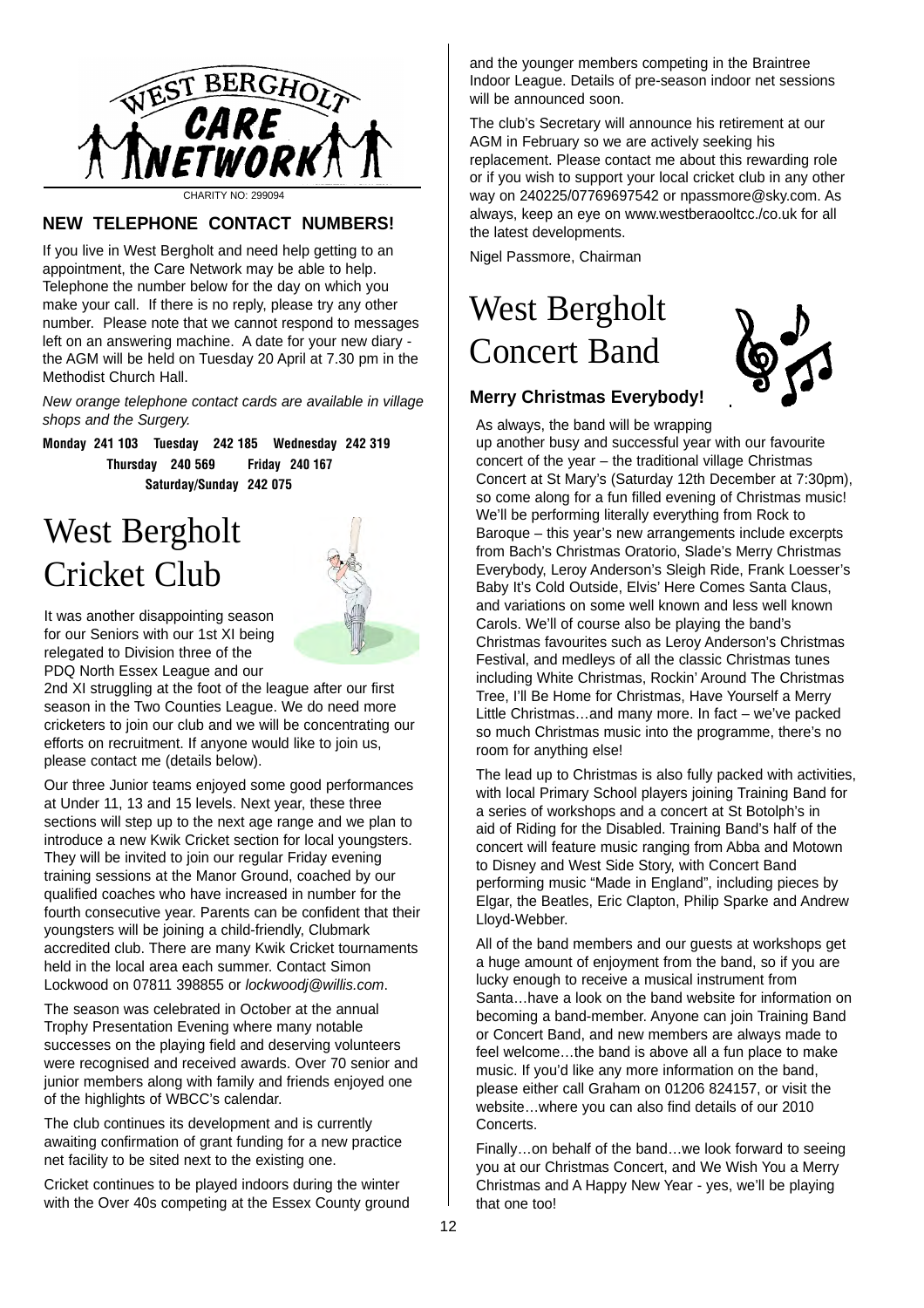# St. Mary the Virgin, West Bergholt



Developing St. Mary's for a growing community

As part of our intention to worship using different styles and formats we held our first 'Cafe' style service at the beginning of September. We served bacon butties and croissants, tea and coffee on arrival which people ate seated round small tables. There were Sunday newspapers on the tables which were used later in the service as part of our concerns for prayer. We had an interactive bible reading and a short message based on the theme of new beginnings given by Lydia Smith. It was a very informal service, but there was opportunity to be quiet and reflect on what God might be calling us to do.

We hope there may be other opportunities for another 'Cafe' style service in the New Year.

Caroline Finlay, for PCC

### *Harvest Festival*

This years Harvest Festival was a grand affair. The church had been superbly decorated under the direction of Fiona Stewart. Colin gave a meaningful service that started with children and some older parishioners taking traditional gifts of food to the Altar.

With the end of service a band of volunteers transformed St Mary's into a restaurant to seat 50 at flower decorated tables with hand painted serviette rings by Groundbreakers. Some of the congregation stayed and others returned for a chicken casserole lunch at 12 o'clock. This was followed by various desserts and apple juice.

It would be impossible to name all those involved in this year's Harvest Festival but three people must be recognised – Jon Smith, main organiser. Kate Penrose for organising food from the kitchen and Sue Smith for supplying all tables and decorations.

### *School Harvest*

On the Monday and Tuesday mornings, Heathlands School came in to celebrate Harvest. On Monday the infants came first with about 100 parents, then the lower juniors with about 60. Lydia Smith and Reverend Colin Horseman led, with head teacher Neil Matthews reading prayers.

The upper juniors came on Tuesday and we were pleased to welcome parents again. Sue White and Caroline Finlay played the school harvest songs.

## *St. Mary's Church Services and functions*

News of other clubs, committees etc. that use the Church hall can be found elsewhere in this Village Bulletin, or if you have access to a computer, key in *www.stmaryswestbergholt.web.officelive.com* for the Village Diary where you will see what else goes on in West Bergholt.

**December**

| Sunday 6th                  | 9.30am  | Morning Worship and Bugs                                      |
|-----------------------------|---------|---------------------------------------------------------------|
| Tuesday 8th                 | 11.00am | <b>United Communion Service</b><br>in Methodist Chapel        |
| Sunday 13th                 | 9.30am  | Formal Holy Communion                                         |
| Sunday 20th                 | 9.30am  | <b>Family Service</b>                                         |
|                             | 2.30pm  | Carols by Candlelight in                                      |
|                             |         | Old Church                                                    |
|                             | 6.30pm  | Evening 'Prayer Book'<br>Service                              |
| Wed. 23rd                   | 10.00am | <b>Holy Communion BCP</b>                                     |
| Thursday 24th               | 3.00pm  | <b>Crib Service</b>                                           |
|                             | 6.30pm  | <b>Carol Service</b>                                          |
|                             | 11.30pm | Midnight Communion in                                         |
|                             |         | All Saints, Gt. Horkesley                                     |
| Sunday 27th                 | 9.30am  | <b>Holy Communion</b>                                         |
| January                     |         |                                                               |
| Sunday 3rd                  | 9.30am  | Morning Worship and Bugs                                      |
| Sunday 10th                 | 9.30am  | Formal Holy Communion                                         |
| Sunday 17th                 | 9.30am  | <b>Family Service</b>                                         |
|                             | 6.30pm  | Evening 'Prayer Book'<br>Service                              |
| Tuesday 19th                | 11.00am | <b>United Communion Service</b><br>in Methodist Chapel        |
| Sunday 24th                 | 9.30am  | <b>Holy Communion</b>                                         |
| Sunday 31st                 | 11.00am | <b>United Communion Service</b>                               |
|                             |         | in Methodist Chapel                                           |
| February                    |         |                                                               |
| Sunday 7th                  | 9.30am  | Morning Worship and Bugs                                      |
| Tuesday 9th                 | 11.00am | <b>United Communion Service</b><br>in Methodist Chapel        |
| Sunday 14th                 | 9.30am  | <b>Holy Communion</b>                                         |
| Sunday 21st                 | 9.30am  | <b>Family Service</b>                                         |
|                             | 6.30pm  | Evening 'Prayer Book'<br>Service                              |
| Sunday 28th                 | 9.30am  | Communion Service and Bugs                                    |
|                             |         | A 'Creche' is available in the Church Hall for children under |
| five years old if required. |         |                                                               |

Rector – The Rev. Colin Horseman Tel. 271242

# Groundbreakers



Groundbreakers at St. Mary's invites all primary school children to Christingle Groundbreakers on 19th December between 2pm and 4pm followed by a celebration service to include lighting the Christingles.

Invitations will be sent out through Heathlands School at the beginning of December but if your children don't attend Heathlands but would like to come, please telephone 752056 to register them before 15th December.

Kate Wilson